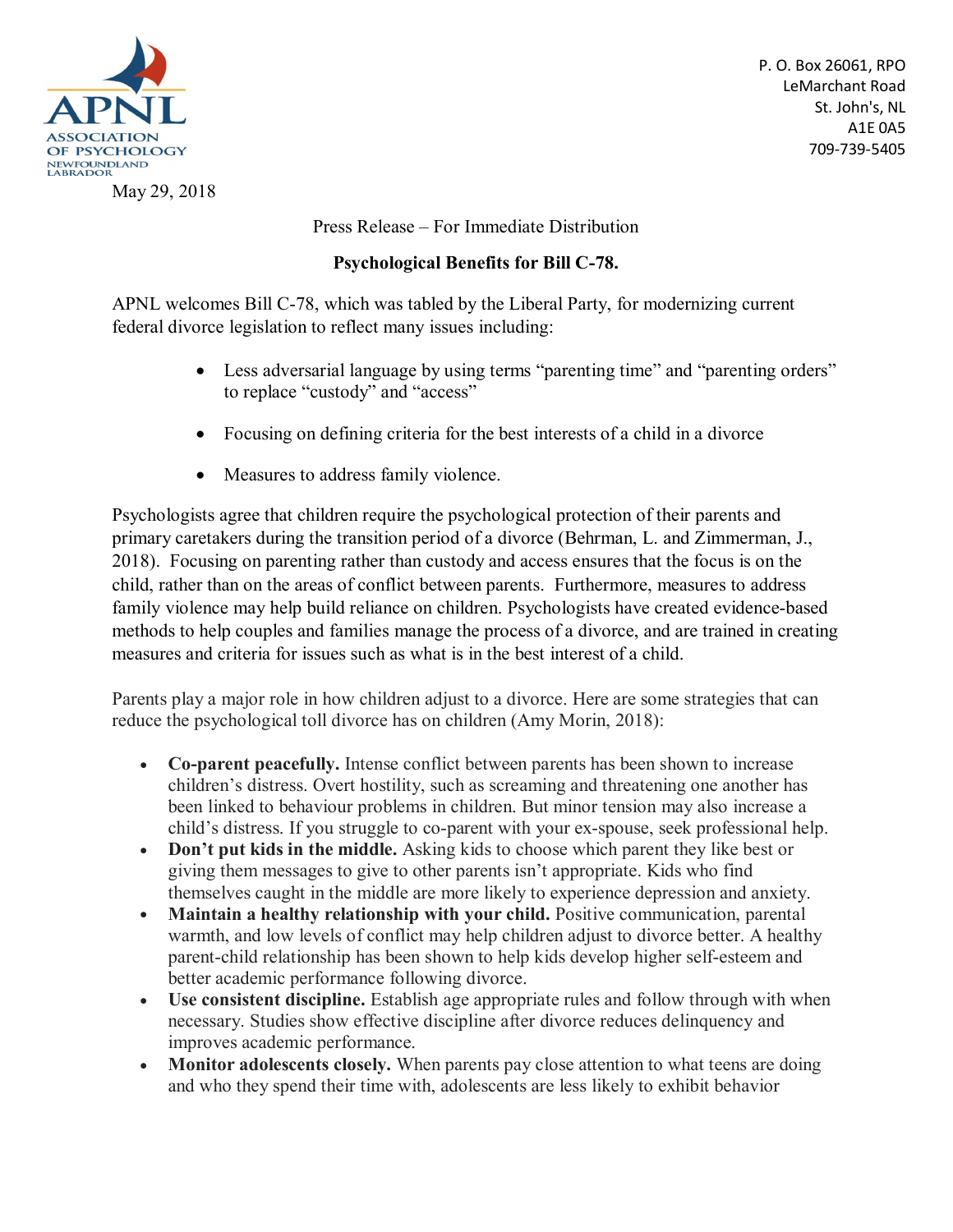

problems following a divorce. That means a reduced chance of using substances and fewer academic problems.

- **Empower your child.** Kids who doubt their ability to deal with the changes and those who see themselves as helpless victims are more likely to experience mental health problems. Teach your child that although dealing with divorce is difficult, he has the mental strength to handle it.
- **Teach specific coping skills.** Kids with active coping strategies, like problem solving skills and cognitive restructuring skills, adapt better to divorce. Teach your child how to manage his thoughts, feelings, and behaviors in a healthy way.
- **Help your child feel safe and secure.** Fear of abandonment and concerns about the future can cause a lot of anxiety. But helping your child feel loved, safe and secure can reduce the risk of mental health problems.
- **Attend a parent education program.** There are many programs available to help reduce the impact divorce has on kids. Parents are taught co-parenting skills and strategies for helping kids cope with the adjustments.
- **Seek professional help for yourself.** Reducing your stress level can be instrumental in helping your child. Practice self-care and consider talk therapy or other resources to help you adjust to the changes in your family.

Divorce Statistics (Statistics Canada)

- About 1.2 million separated or divorced Canadains have children under the age of 18
- Most often the mother's home was the child's primary residence after a separation or divorce reported by 70% of separated or divorced parents. Another 15% indicated that the child mainly lived with the father, while 9% reported equal living time between the two parents' homes.
- The majority of parents whose child lived primarily with their ex-partner spent either no time or less than three months in the last year with their child: 18% had no contact with their child and 44% spent some time but less than 3 months.
- Just over one-third (35%) of parents indicated that major decisions on the health religion and education of their child were made either jointly or alternatively with their expartner.
- Parents often had written arrangements on child residency and time sharing at 59% and 45%, respectively. In 2011, parents were equally as likely to work with lawyers to draft the written arrangement, as they were to go to court for a judge-ordered arrangement.
- Over half (53%) of parents reported fully following the arrangements on time sharing, while another one-quarter (25%) followed them most of the time. The top reason for noncompliance cited was the ex-partner cancelling his or her own time with the child.
- About three-quarters (74%) of separated or divorced parents were satisfied with the time spent with their child. Levels of satisfaction varied based on the actual time spent with the child and the primary residence of the child